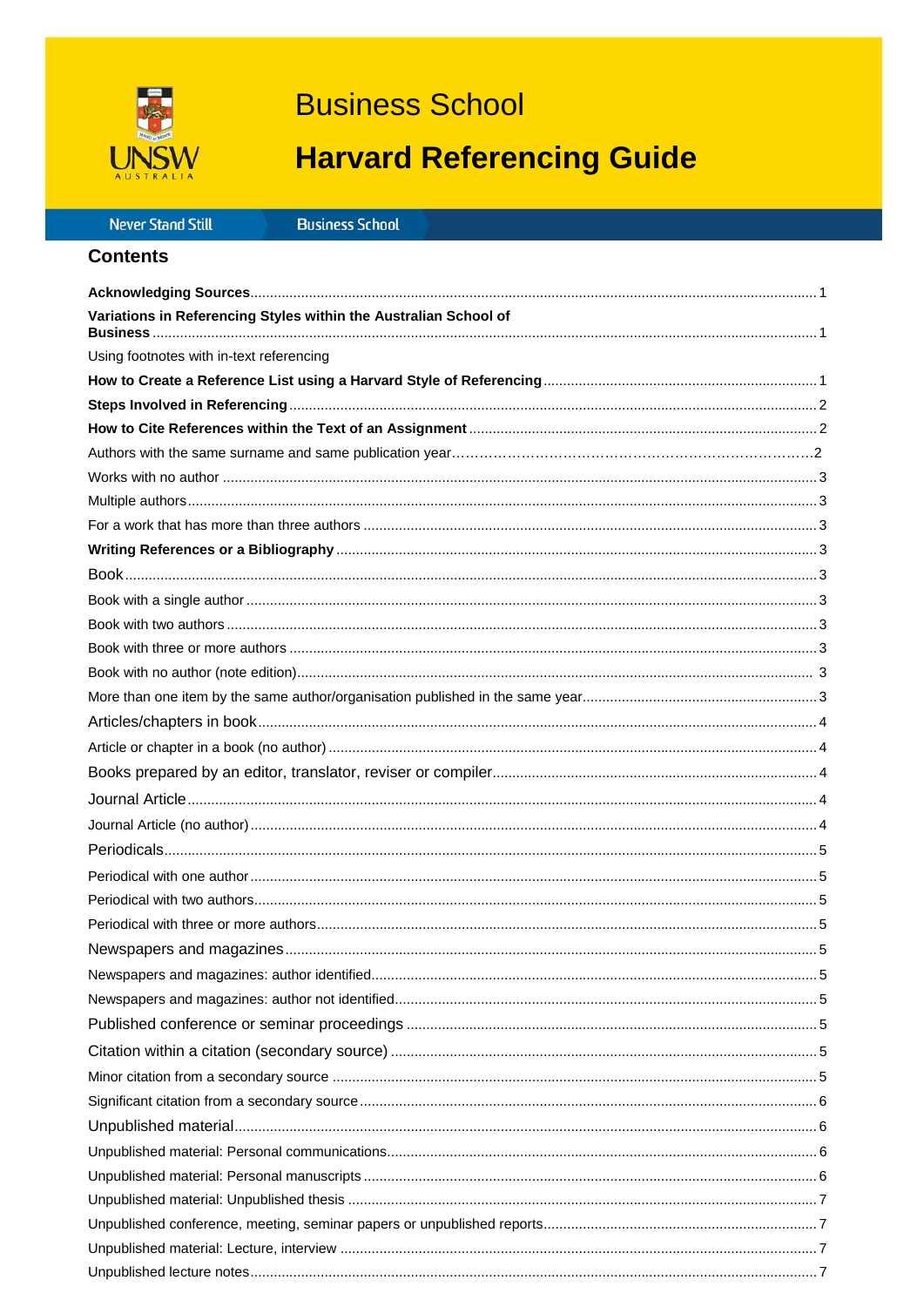# **Harvard Referencing Guide**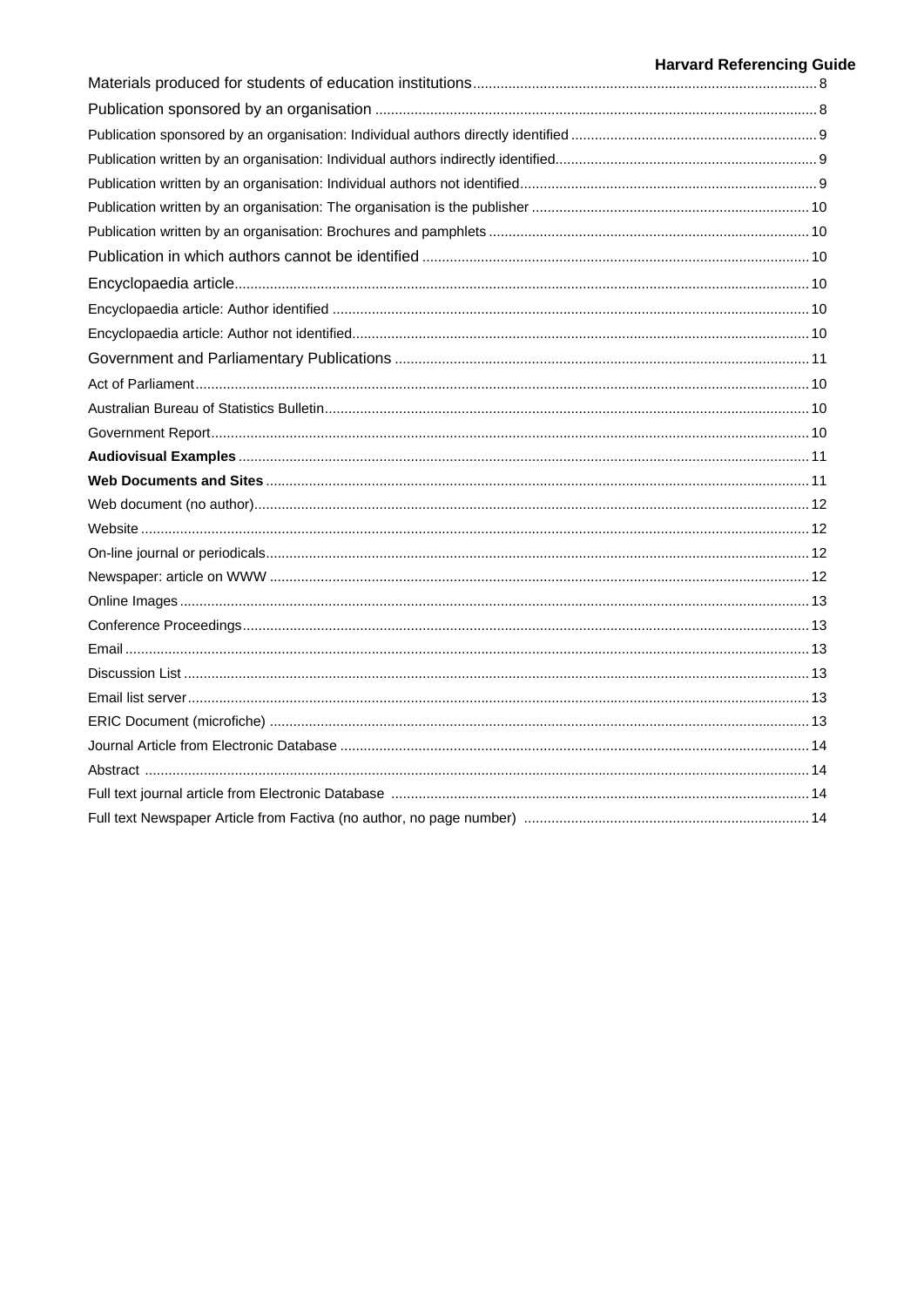# **Acknowledging Sources**

Referencing is a standardized method of acknowledging sources for information and ideas that you have used in your writing in a way that uniquely identifies their sources. Direct quotations, paraphrases, facts and figures, ideas and theories both from published and unpublished sources must be referenced. Sources for your written (text) and graphic material may include books, journal or magazine articles, newspapers, company, government or institutional reports, websites or personal communication.

# **Variations in Referencing Styles within the Australian School of Business**

There are many styles of referencing, but they can be divided into two main types. The first is the footnote or endnote referencing style and the second is in-text referencing. This Harvard Referencing Guide shows a variation of the Harvard style which is an example of an in-text referencing style. In this system within the text, the author's name is given first followed by the publication date and usually the page number/s for the source. The list of references or bibliography at the end of the document contains the full details listed in alphabetical order for all the in-text citations.

The Schools within the Business School may have differing referencing requirements, for example, the School of Business Law and Taxation requires the legal footnote method of referencing. If you take courses in this School you will be given information about how to write references using this method. *All other Schools* prefer the in-text referencing style. There are a number of different styles of in-text referencing. The most common ones are the Harvard style and the APA style. These two styles are very similar, but there are some differences in punctuation.

Many lecturers in the Business School will accept any major style of referencing as long as it is used consistently and correctly. However, some lecturers provide very precise instructions on the style of referencing they expect you to follow in their course outlines.

If in doubt, use the Harvard referencing style and be **consistent** in application of the variation you use.

# **Using footnotes with in-text referencing**

Additional information, for example, a list of statistics, can be put into a numbered footnote at the bottom of a page and acknowledged by a superior figure placed above the line of type within the text.

# **How to Create a Reference List using a Harvard Style of Referencing**

A list of references contains details only of those works cited in the text. If relevant sources not cited in the text are included, the list is normally called a bibliography. The References or Bibliography is arranged alphabetically, by author. Where an item has no author, it is cited by its title and ordered in the reference list or bibliography in sequence by the first significant word of the title.

The Harvard style in this Guide requires that the second line of the reference be indented to highlight the alphabetical order, for example:

Butler, J. D. & Walbert, D.F. (eds) 1986, *Abortion, Medicine and the Law*, Facts on File Publications, New York.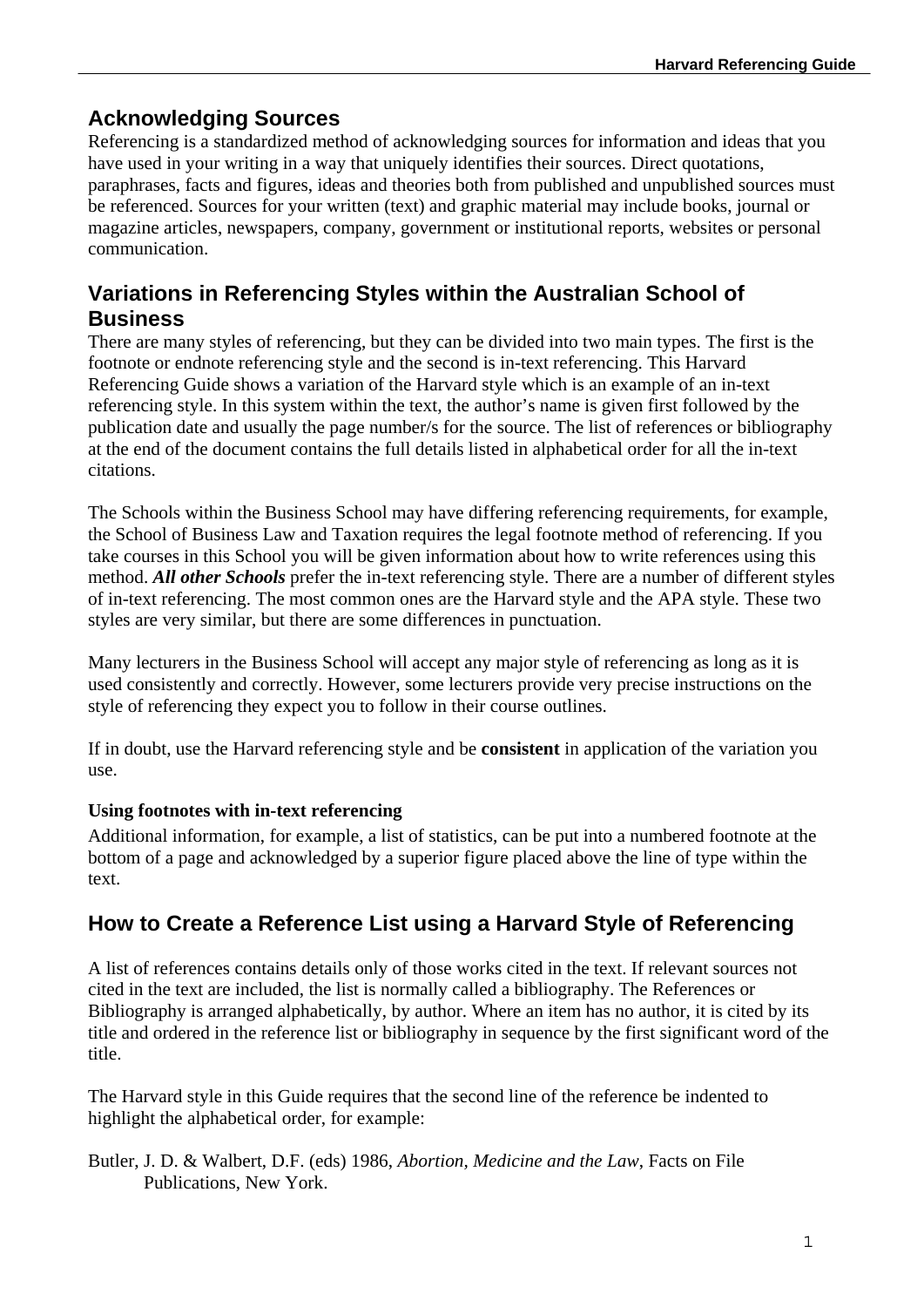# **Steps Involved in Referencing**

Take down full bibliographical details and include the page number(s) from which the information is taken. In the case of a **book**, "bibliographical details" refers to:

- author/editor
- year of publication
- $\bullet$  title
- edition
- volume number
- publisher and place of publication.

Note: not all of these details will necessarily be applicable.

In the case of a **journal article** it refers to:

- author of article
- year of publication
- $\bullet$  title of article
- iournal/serial title
- volume number
- issue number
- page numbers on which the article appears.

In the case of **electronic information** it refers to:

- Author (person or organization), editor or compiler.
- Year of the most recent version. If date of origin is not given, write 'n.d' (no date).
- *Title* (should be on the first page of the document)
- Version number (if applicable)
- Description of document (if applicable)
- Name and place of the sponsor of the source
- Viewed Day Month Year
- <URL either full location details or just the main site details>. Note: not all of these details will necessarily be applicable

# **How to Cite References within the Text of an Assignment**

When citing references within the text of an assignment use only the name of the author, followed by the year of publication:

Larsen (1991) was the first to propound the theory

**Or** The theory was first propounded in 1990 by Larsen (1991).

When directly quoting from another source, ensure that quotation marks are used and the relevant page number(s) are given:

Larsen (1991, p. 245) noted that 'many of the facts in this case are incorrect'.

**Or** 'Many of the facts in this case are incorrect' (Larsen 1991, pp. 245-6).

### **Authors with the same surname and same publication year**

Including the initials of the authors in the in-text citation indicates different people:

Based upon research conducted in 2003, the theory was developed in early 2004 (Broad, K.L 2005) and was later modified to…(Broad, M.P 2005).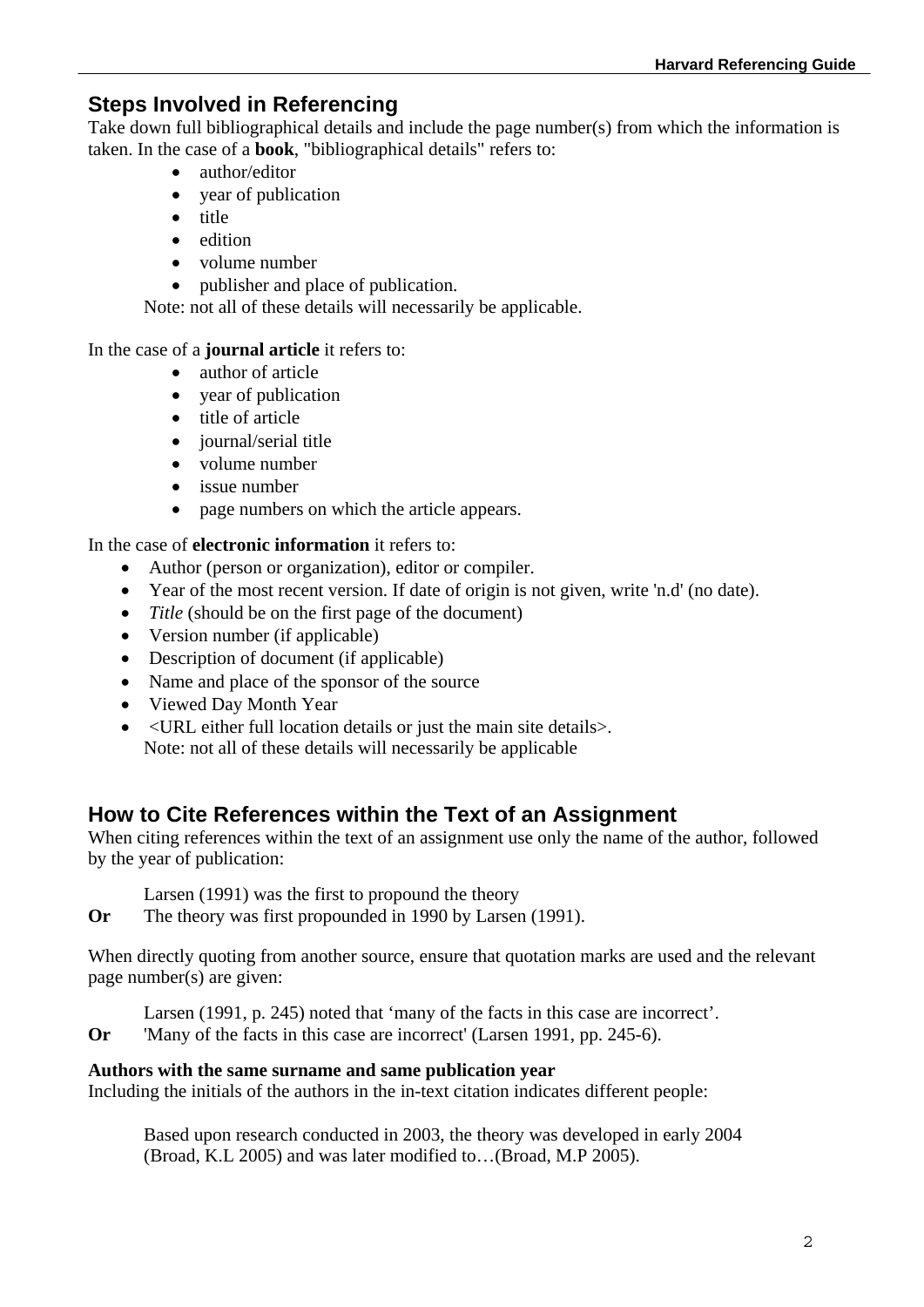#### **Works with no author**

When a work has no author (including legal materials) or the author is anonymous, cite in-text the first few words of the reference list or bibliography entry (usually the title) and the year. Use italics for the title as follows:

This was apparently not the case in seventeenth-century England *(On travelling to London* 1683). Or *On travelling to London* (1683) reveals that this was not true.

## **Multiple authors**

When a work by two or three authors is cited in parentheses, the textual reference should be as: (Larsen & Green 1989) **Or** (Larsen, Green & Withers 1987)

When the authors' names are incorporated in the text, the ampersand  $(\&)$  is replaced by 'and': Larsen and Green (1989) were unable.... Larsen, Green and Withers (1987) agreed....

### **For a work that has more than three authors**

In the first instance, cite all authors. In subsequent citations, use the surname of the first listed author, followed by the expression 'et al.' (and others). For example, a work by Larsen, Green, Withers and Gonzales becomes:

Larsen et al. (1990) have found.... Or .... is the best example (Larsen et al. 1990).

However if the first listed author has also combined with other authors and there is a textual reference to such work, then names of all authors must be given each time they are cited for example: by Larsen, Green, Broome and Southers (1991).

# **Writing References or a Bibliography**

#### **Book**

- Author/editor
- year of publication
- title
- edition
- volume number
- publisher and place of publication.

Note: not all of these details will necessarily be applicable

#### **Book with a single author**

Adam-Smith, P. 1978, *The ANZACS*, Thomas Nelson, Melbourne.

### **Book with two authors**

Butler, J. D. & Walbert, D.F. 1986, *Abortion, Medicine and the Law*, Facts on File Publications, New York.

### **Book with three or more authors**

Leeder, S. R., Dobson, A. J., Gibberd, R. W. & Patel, N. K. 1996, *The Australian Film Industry*, Dominion Press, Adelaide.

### **Book with no author (note edition)**

*The Australian Concise Oxford Dictionary* 1992, 2nd edn, Oxford University Press, Melbourne.

#### **More than one item by the same author/organisation published in the same year (**note the use of  $a...b...$

Anorexia nervosa 1989a, *American Society of Holistic Medicine,* vol. 2, pp.213-6.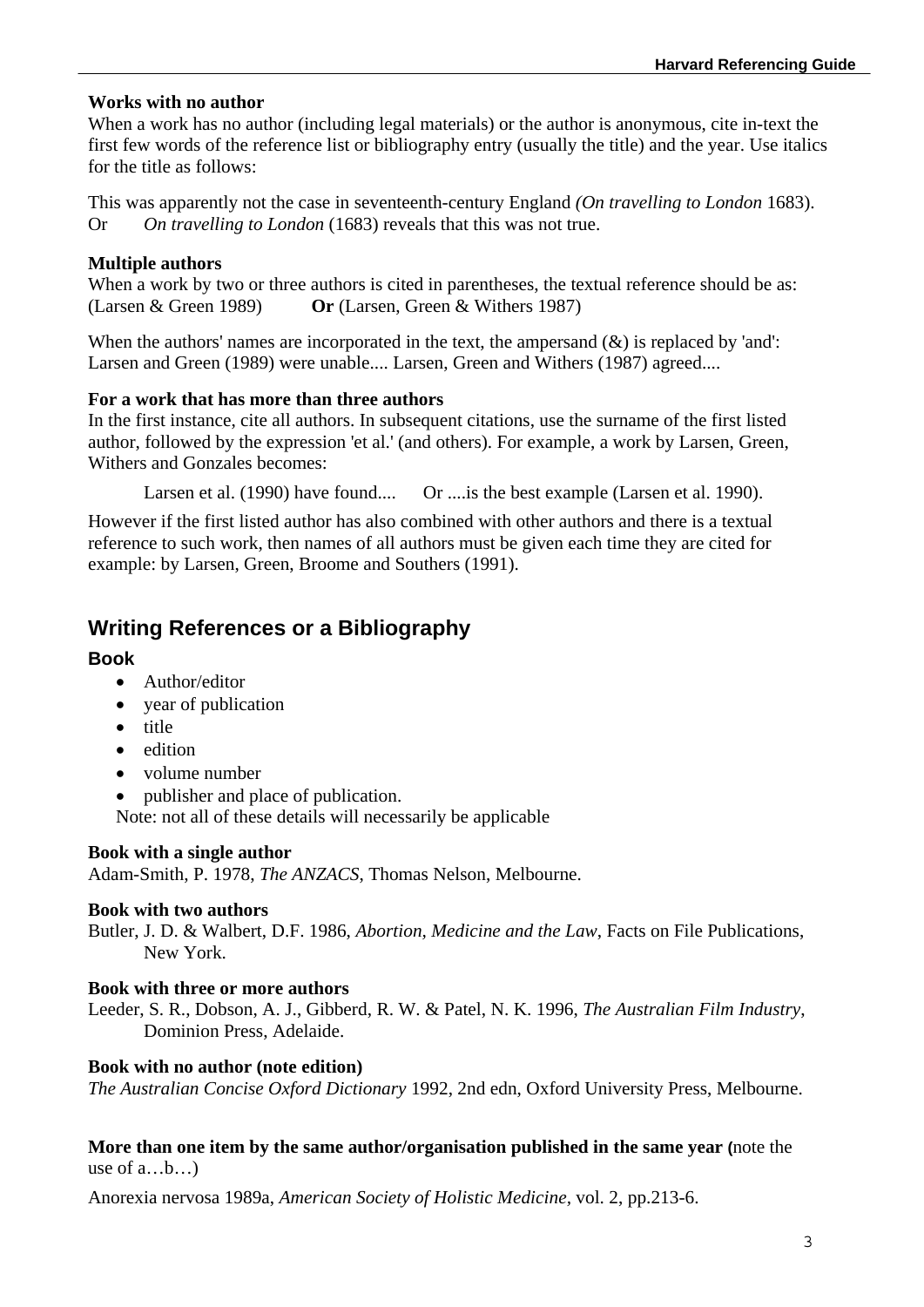Anorexia nervosa 1989b, *British Medical Journal*, vol. 1, pp.529-530

Dewhirst, C. 1986a, 'Cold water around the Antarctic', *World Geographic*, vol. 1, no. 5, pp. 8-9.

Dewhirst, C. 1986b, 'Hot air over the Himalayas', *World Geographic*, vol. 1, no. 4, pp. 4-5.

#### **Articles/chapters in book**

Bibliographic details are arranged in the sequence: Author of chapter year of publication chapter title title of book editor(s) of book publisher place of publication article or chapter pages

For example:

Blaxter, M. 1976, 'Social class and health inequalities', in *Equalities and Inequalities in Health*, eds C. Carter & J. Peel, Academic Press, London, pp.120-135.

#### **Article or chapter in a book (no author)**

'Solving the Y2K problem' 1997, in *Technology Today and Tomorrow*, ed. D. Bowd, Van Nostrand Reinhold, New York, p.67.

### **Books prepared by an editor, translator, reviser or compiler**

In some circumstances, an editor, translator, reviser or compiler may have primary responsibility for preparing a book using materials from one or more authors with permission. The title page will show the editor's name if the editor has primary responsibility for the publication, otherwise the author's name and not the editor's name will be shown on the title page.

Show the name of the editor, translator, reviser or compiler in the first position rather than the author(s) and show the family name followed by the initials. In brackets after the name and initials, show (ed.), (trans.), (rev.) or (comp.) after the name of the editor, translator, reviser or compiler.

Parer, M.S. (ed.) 1989, *Development, design and distance education*, Centre for Distance Learning, Churchill, Victoria.

### **Journal Article**

Bibliographic details are arranged in the sequence:

- author of journal article
- year of publication
- article title
- title of journal
- volume of journal
- issue number of journal
- article pages

Dewhirst, C. 1986, 'Hot air over the Himalayas', *World Geographic*, vol. 1, no. 4, pp. 44-45.

#### **Journal Article (no author)**

'Anorexia nervosa' 1989, *British Medical Journal*, vol 1, pp.529-530.

**Periodicals** Where there are two or more authors, all authors must be listed. Authors must be listed in the order in which their names appear at the beginning of the article.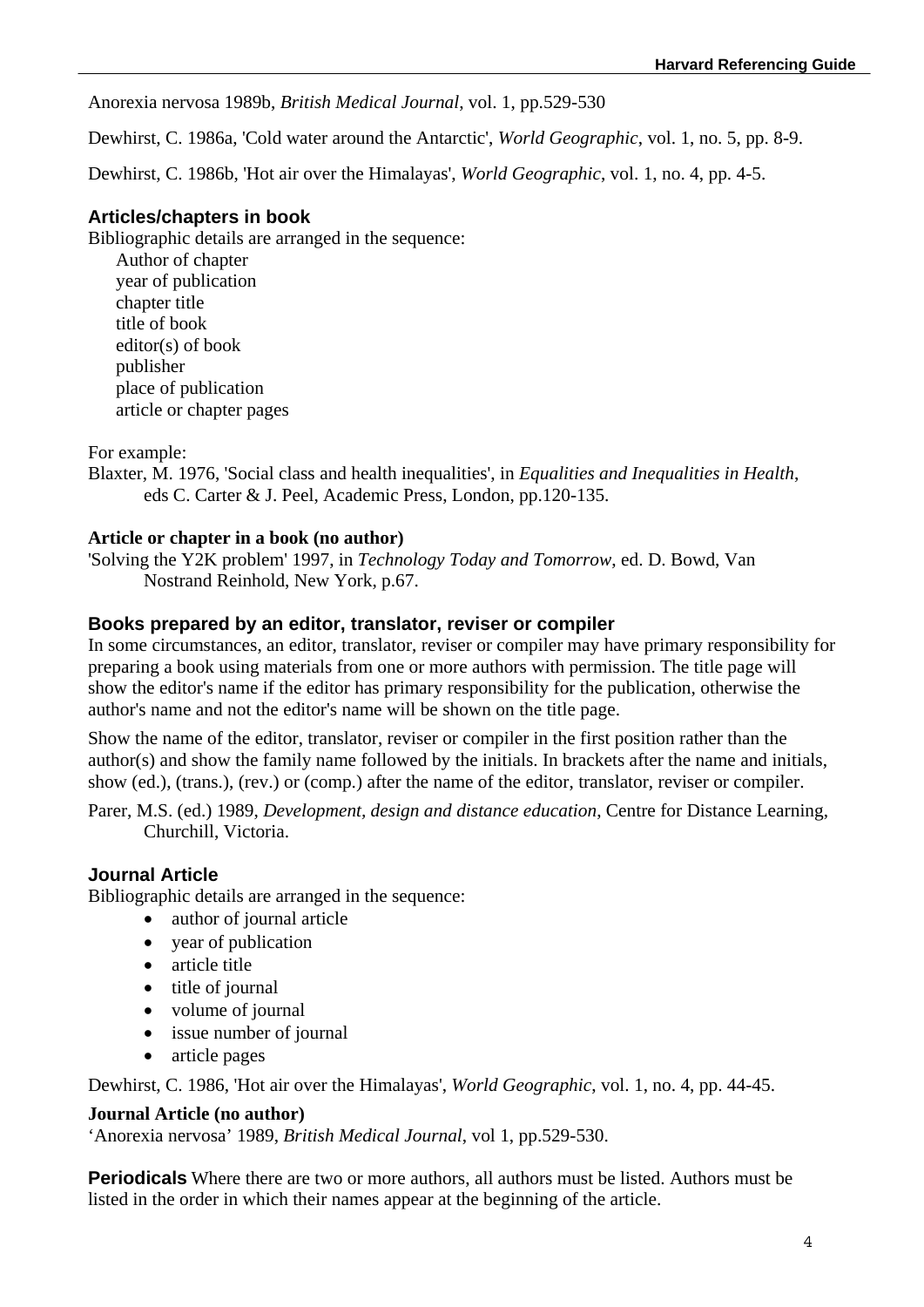### **Periodical with one author**

Allen, M. 1995, 'The role of instructional designers in Australia', *Distance Education*, vol. 16, no. 1, pp. 26-44.

#### **Periodical with two authors**

Allen, M. & Black, R. 1995, 'The role of instructional designers in Australia', *Distance Education*, Vol. 16, no. 1, pp. 26-44.

#### **Periodical with three or more authors**

Allen, M., Zuboff, T. & Black, R. 1995, 'The role of instructional designers in Australia', *Distance Education*, vol. 16, no.1, pp. 26-44.

#### **Newspapers and magazines**

If a newspaper article gives the name of the author, use the same pattern that is used for a journal or periodical, but show the day and month of the issue instead of the volume and issue number. Where 'The' occurs as the first word in the name of the newspaper, it is omitted. The name of the newspaper is shown in italic with maximal capitalisation. If the name of the author is not identified, start with the article title and year of publication, the newspaper's name, the date of issue and page reference.

#### **Newspapers and magazines: author identified**

Reid, I. 1996, 'Face the dilemma of learn versus earn'*, Australian*, 21 August, p. 32.

Illing, D. & Healy, G. 1996, 'Campuses fear impact of postgrad cuts', *Australian*, 21 August, p. 29.

Legge, K. 1987, 'Labor to cost the "Keating Factor" ', *Times on Sunday*, 1 Feb., p. 2.

#### **Newspapers and magazines: author not identified**

'Diesel rebate stays' 1996, *Morning Bulletin*, 21 August, p. 4.

### **Published conference or seminar proceedings**

Papers presented at conferences and seminars are often compiled and published as proceedings. The reference information required and the sequence of elements are the same as those for a chapter in a book. The title of the published proceedings should be in italics followed by supplementary information in Roman type. This supplementary information should include details of the conference, including the location, date and year of the conference. The learned society, association, organisation or professional body responsible for publishing the proceedings should be shown as the publisher. If the papers presented at a conference are not collected and published as proceedings, they should be described using the rules for unpublished material.

Smith, A. J. & Veness, D. 1995, 'Print lives! The role of print-based materials in an age of Technology', in *Distance education: Crossing frontiers*, Papers for the 12<sup>th</sup> biennial forum of the Open and Distance Learning Association of Australia, Vanuatu, September 1995, F. Nouwens (ed), Open and Distance Learning Association of Australia, Central Queensland University, Rockhampton, pp. 241-246.

### **Citation within a citation (secondary source)**

You have a publication (the primary source) in which the author cites material from another publication (the secondary source). In your writing you wish to use ideas, words or information from the secondary source. How such a secondary source is cited and referenced depends on how you use the ideas, words or information it presents.

**Minor citation from a secondary source** If the secondary source (Morris in the example given) is claimed only as an authority to support your argument, mention the secondary publication as part of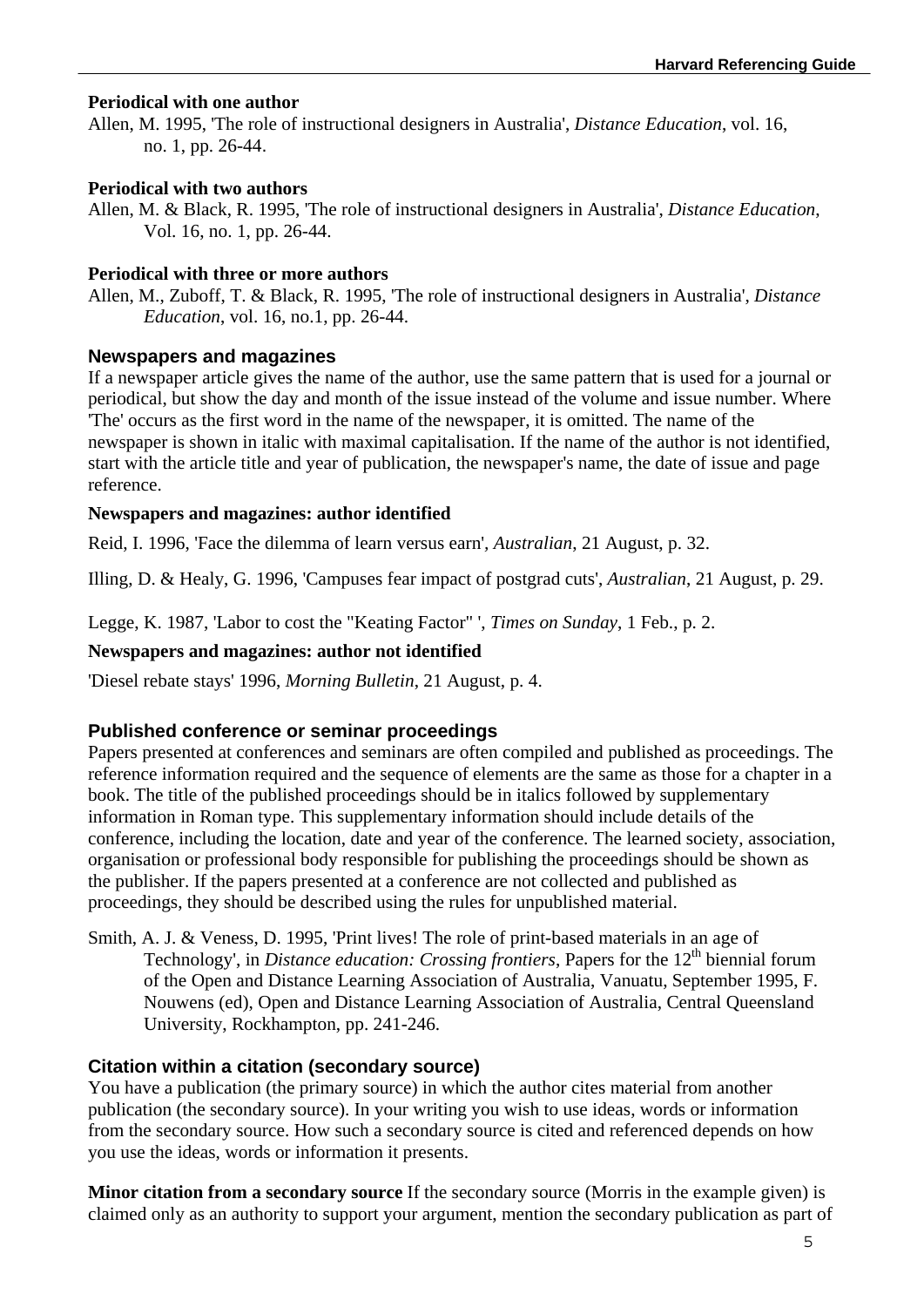the in-text citation:

Morris' study (cited in Smith 2003, p. 23) **Or** (in Smith 2003, p.23) explained why… and only show the primary source (Smith) in the bibliography, that is:

Smith, A.M. 2003, *Technology options*, CQU Press, Rockhampton.

### **Significant citation from a secondary source**

If you are using actual words quoted directly from the secondary source (Morris) in the primary source (Smith) or if you wish to make significant use of the ideas or information offered by the secondary source, cite the secondary source in the text:

As described in Smith (2003, p. 23), Morris (2002) presents this critical process in detail.

Show both primary and secondary references in the reference list using Smith's reference list to provide the reference for Morris:

Morris, M.R. 2002, 'Student performance and the use of computer mediated communication in distance education', *Journal of Computer Mediated Communication*, vol. 3, no. 2, p.3.

Smith, A.M. 2003, *Technology options*, CQU Press, Rockhampton.

### **Unpublished material**

Research may involve use of work from materials that are not sold or distributed to the public that is not published. Unpublished material may include:

- Personal communications like letters or conversations
- Personal documents such as a manuscript
- records of meetings
- papers distributed at a conference but not subsequently published
- a thesis.

The reference information presented should be selected to guide the reader to the original document should he or she desire to read it. The elements and pattern of the reference information may be different for each source, but it is important to try to present the information in a consistent style where this is possible.

### **Unpublished material: Personal communications**

Personal communication such as conversations, letters, telephone calls, faxes is not included in the references or bibliography. All the referencing information required to find the material should be given in the text with the citation. *It is very important to get permission from your source to use the material.*

During a telephone conversation on 3 August 2002, Mr S. Towers stated... In an email message on 21 April 1996, Dr A. Bork suggested...

If later reference is made to the personal communication it can be cited in the text as:

| $(Mr S. Towers 2002, pers. comm. 3 August)$ | Towers (2002, pers. comm. 3 August) |
|---------------------------------------------|-------------------------------------|
| (Dr A. Bork 1996, pers. Comm, 21 April)     | Bork (1996, pers. Comm, 21 April)   |

### **Unpublished material: Personal manuscripts**

Personal manuscripts used in a work should be shown in the list of references. The year(s) during which the manuscript was produced should be shown instead of the year of publication. The title of the manuscript is shown in Roman type with minimal capitalization and without quotation marks. The location of the manuscript is usually shown by the name of the person or organisation in possession and their city. The following basic elements are required:

Wilkins, G. 1915, The early settlement of Yeppoon, in possession of the Livingstone Shire Council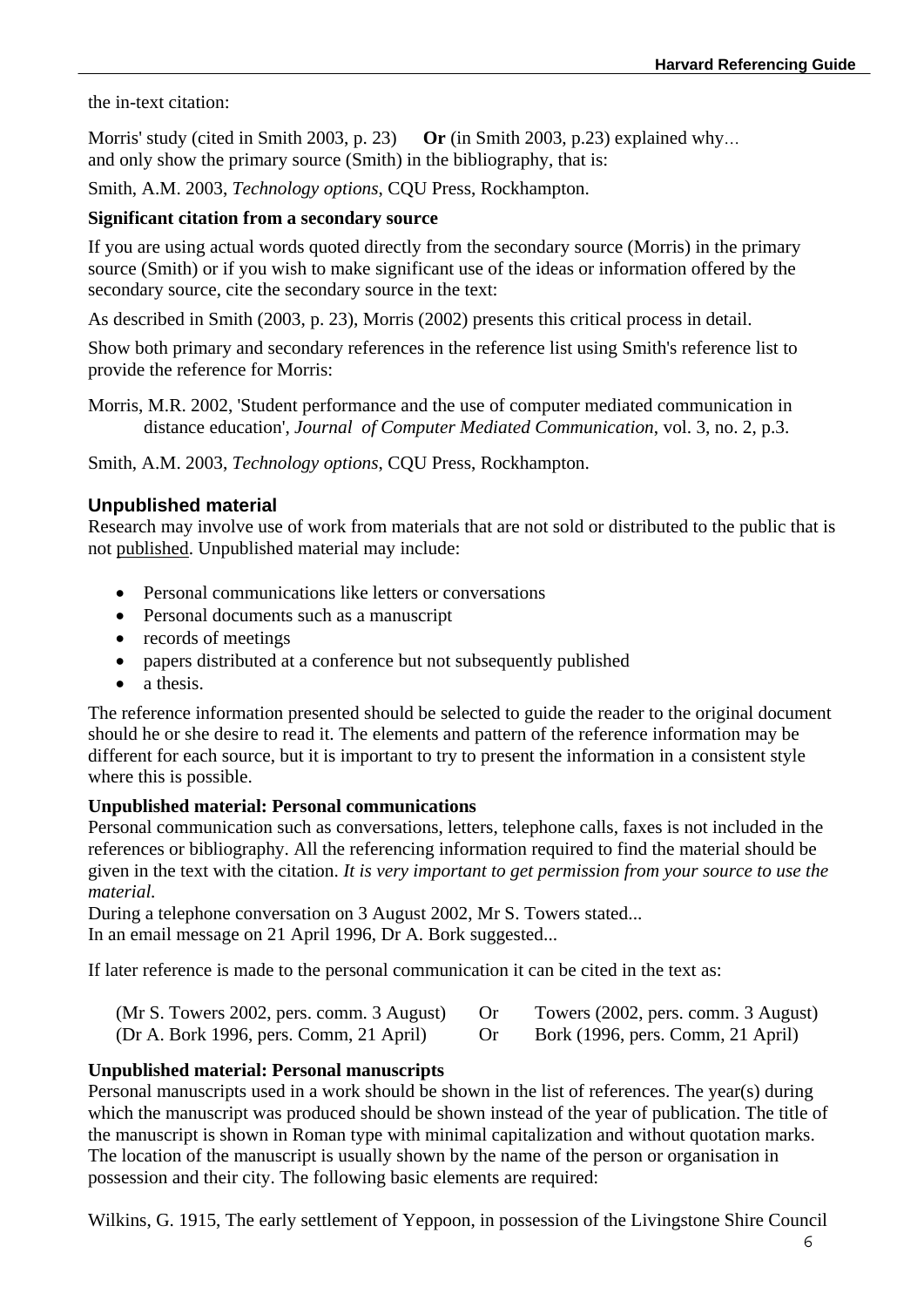Library, Yeppoon.

Wilkins, G. 1915, The early settlement of Yeppoon, in possession of K.A. Wilkins, Yeppoon.

Wilkins, K. 1973-75, The early settlement of Yeppoon, in possession of the author, Yeppoon.

## **Unpublished material: Unpublished thesis**

A thesis used in a work should be shown in the list of references. The year in which the thesis was completed should be shown instead of the year of publication. The title of the thesis is shown in Roman type with minimal capitalisation and without quotation marks. The level of the thesis, for example, 'PhD thesis', 'MA thesis' should also be shown.

The following example shows the basic elements are required:

Wood, K. 1965, The settlement of Yepp 1852-1872, PhD thesis, Central Queensland University.

### **Unpublished conference, meeting, seminar papers or unpublished reports**

An unpublished conference, meeting or seminar paper used in a work **should be shown in the list of references**. The year in which the paper was presented should be shown instead of the year of publication. The title of the paper is shown in Roman type with minimal capitalisation and without quotation marks. The details of the conference, seminar or meeting should include the organisation under whose auspices the conference, seminar or meeting took place, its location and date(s).

The following basic elements are required:

- Smith, A. J. & Veness, D. 1995, Print lives! The role of print-based materials in an age of technology, paper presented at the  $12<sup>th</sup>$  biennial forum of the Open and Distance Learning Association of Australia, Vanuatu, 19-23 September.
- Wood, K. 1965, The settlement of Yeppoon 1852-1872, paper presented to the Rockhampton Historical Society, Rockhampton, Queensland, 23 September.
- UNILEARN, 1995, Business plan 1996-1999, confidential report to UNILEARN Management Committee, Brisbane, 13th December 1995.

### **Unpublished material: Lecture, interview**

This may be presented in the same manner as personal communications. Include notes made by the teacher on blackboards or an overhead projector or PowerPoint slides, if the teacher does not distribute copies on paper. Show all the reference information in your text. It need not be included in the reference list or bibliography at the end of your work. Show the nature of the presentation (lecture, tutorial, workshop etc.), the date, the name of the teaching organisation, the location and the presenter's name. Note that no italics and no quotation marks are shown.

In a lecture, English 20101: Introduction to Linguistics, presented on 21 April 2003 at Central Queensland University, Rockhampton, Dr A. Bork suggested...

C. Davis, principal at St Peter's College, said in an interview on 2 September 2002, that...

### **Unpublished lecture notes**

Teachers' handouts that are available to the class but not to the general public are unpublished. They may be referenced in the same way as unpublished seminar papers presented at a conference, seminar or meeting. Show the author's name, year presented, the topic of the presentation, the unit being presented (maximal capitalisation) the name of teaching organisation, location and date. Note that no italics or quotation marks are shown.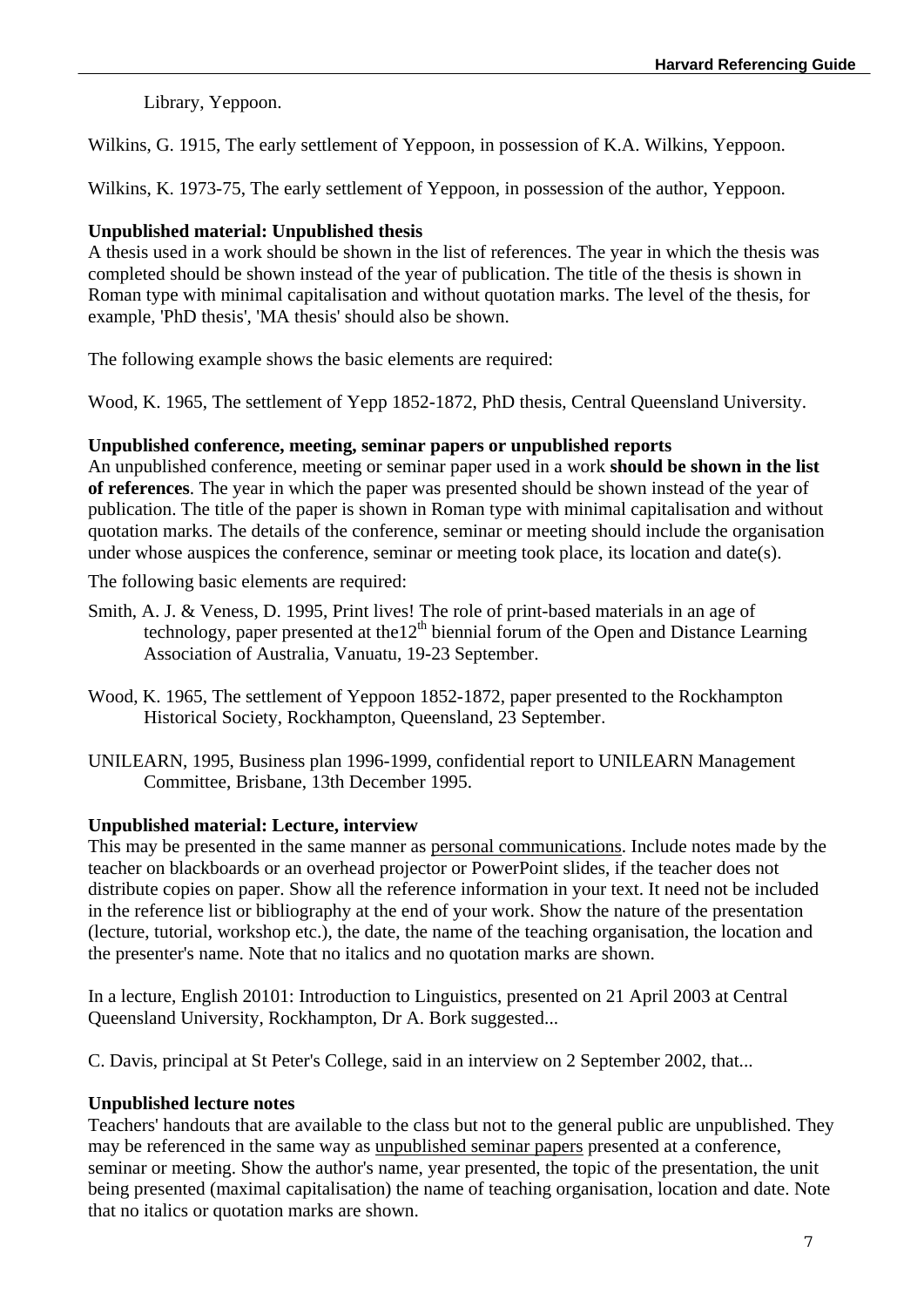Bork, A. 2000, Open channel flow, lecture notes distributed in the unit Applied Hydraulics at Central Queensland University, Rockhampton on 21 April, 2000.

## **Materials produced for students of education institutions**

Teaching organisations may produce books like Study Guides for distance education or resourcebased teaching programs. Usually, these study materials are not 'published' because they are not sold or distributed to the public. Copyright licences restrict use of these materials to enrolled students. These books of study materials often contain copies of published material copied under licence.

Reference details, required for information obtained from copies of such published materials (e.g. a book, periodical, etc.), should be presented in the normal form for a book or periodical. In addition, these study materials usually contain the original work prepared by the teaching organisation for the Unit or Subject offered. If you wish to cite such material, the reference material should be presented in a format similar to that shown for unpublished lecturer's notes.

Show the author's name, year presented, the name and number of the unit being presented (maximal capitalisation), a description of the item (e.g. study guide, book of readings, audiotape, computer disk) the name of teaching organisation, location and study period. *No italics or quotation marks are shown***.** 

- Bork, A. 2000, Applied Hydraulics 65150, a study guide distributed by Central Queensland University, Rockhampton for Winter Term, 2000.
- Bork, A. 2000, Applied Hydraulics 65150, audiotape no.3 distributed by Central Queensland University, Rockhampton for Winter Term, 2000.

# **Publication sponsored by an organisation**

You may need to make some judgment about whether a book sponsored by an organisation was primarily the work of, and expresses the views of individual authors; whether it has been written primarily by the organisation; or whether the publishing organisation has not written the publication but owns and publishes it. If the individual authors are directly identified on the cover, title page or copyright page of the book they should be shown in the reference as authors. If they are not identified directly, follow the examples set out below.

For many government publications, the author may be shown as a department or a committee. If the author is also the publisher, show the author as the usual first element in the reference and show the word 'author' where the publisher's name normally occurs (see examples under Publication written by an organisation: The organisation is the publisher). For many government publications where individuals are shown in the reference as the authors, an extra element - supplementary information - may be included in the reference after the title of the publication to show:

- $\bullet$  the status of the publication (e.g. draft report),
- $\bullet$  the chair of the committee writing the publication,
- the special initiative, government program or department funding the publication

*When there is some doubt about how much information to show, show more rather than less information.* Note that the government publisher responsible for publishing (that is, making the publication available to the public) is shown as the publisher, while the government department that sponsors the publication should be identified in the supplementary information element described above. Careful study of the following examples shows how these situations are referenced.

### **Publication sponsored by an organisation: Individual authors directly identified**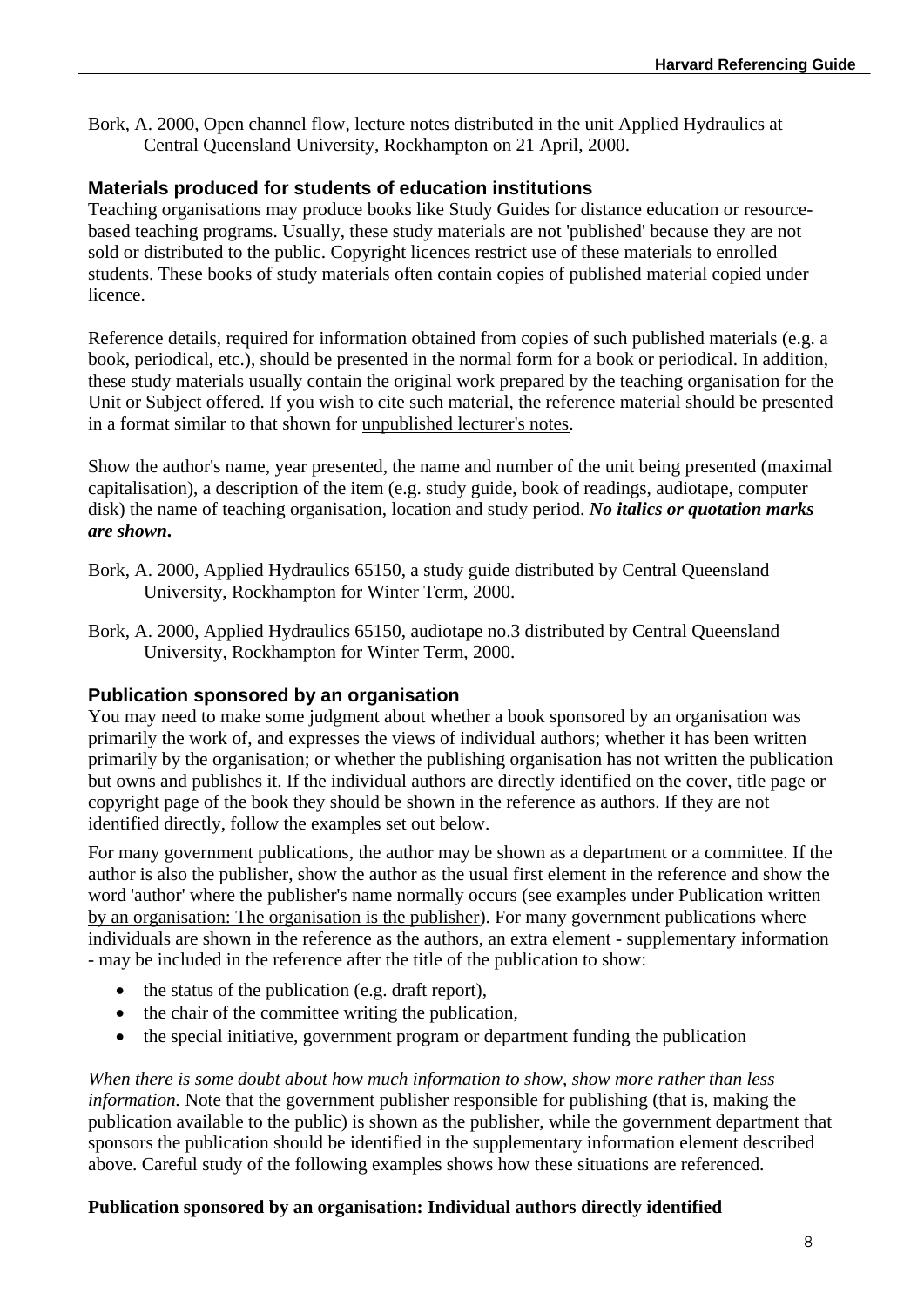Use the rules for setting out a reference for a book when a publication clearly identifies the author(s) on the cover, title page or copyright page. To provide reference information for material in a chapter of an organisational publication when that chapter clearly identifies the author(s) near the chapter title, use the rules for setting out a reference for a chapter in a book.

- Lally, M. & Myhill, M. 1994, *Teaching quality: The development of valid instruments of Assessment,* Evaluations and Investigations Program report to the Department of Employment Education and Training, AGPS, Canberra.
- Muirhead, J. 1994, *Promoting mental health*, Yangulla Rural Health Training Unit, Rockhampton.
- Shapiro, B. 1993, 'Mass higher education: Problems and challenges', in conference proceedings *The transition from elite to mass higher education*, Department of Employment Education and Training, AGPS, Canberra.

#### **Publication written by an organisation: Individual authors indirectly identified**

Where the authors are not identified directly on the cover, title page or copyright page, and the publication was written for the organisation by an identifiable group, then the name of the group, department, organisation, commission, council or committee responsible for writing the publication should be shown as the first element in the reference, that is, as the author.

The remaining elements of the reference are laid out following the rules for a book but the following additional elements may be added to clearly identify the publication. Supplementary information may be shown after the title showing the official status of the publication and any other necessary information.

Where the authors are not identified directly on the cover, title page or copyright page, but major contributors are identified in a preface such as a letter from the chair of an inquiry, committee or commission responsible for preparing the report, the name of the chairperson and other major contributors may be identified in brackets before the publisher.

- Industry Task Force on Leadership and Management Skills, 1995, *Enterprising nation: Renewing Australia's managers to meet the challenges of the Asia-Pacific century*, Executive summary, (D.S. Karpin, chairperson), AGPS, Canberra.
- Population Issues Committee, 1991, *Population issues and Australia's future: Environment, economy, society*, National Population Council, (G. Withers, chairperson), AGPS, Canberra.

#### **Publication written by an organisation: Individual authors not identified**

If the individual authors are not identified but the publication was written within an identifiable group or organisation, the group or organisation responsible for writing the material should be shown as the author. The reference may include a supplementary information element after the title showing catalogue numbers, the series title if the publication is part of a series of publications, the official status of the publication, the department funding, the publication and other information required to describe the publication.

Australian Bureau of Statistics 1995, *Deaths Australia 1994*, Cat. no. 3302.0, ABS, Canberra.

- Bureau of Industry Economics, 1995, *Science awareness and understanding: How Australia ranks in international surveys,* Occasional Paper no. 30, AGPS, Canberra.
- Division of Workplace Health and Safety 1994, *Health and safety: A guide for the office*, Department of Employment Vocational Education Training and Industrial Relations, Goprint, Brisbane.
- Department of Employment and Industrial Relations 1985, *Annual report 1984-85*, AGPS, Canberra.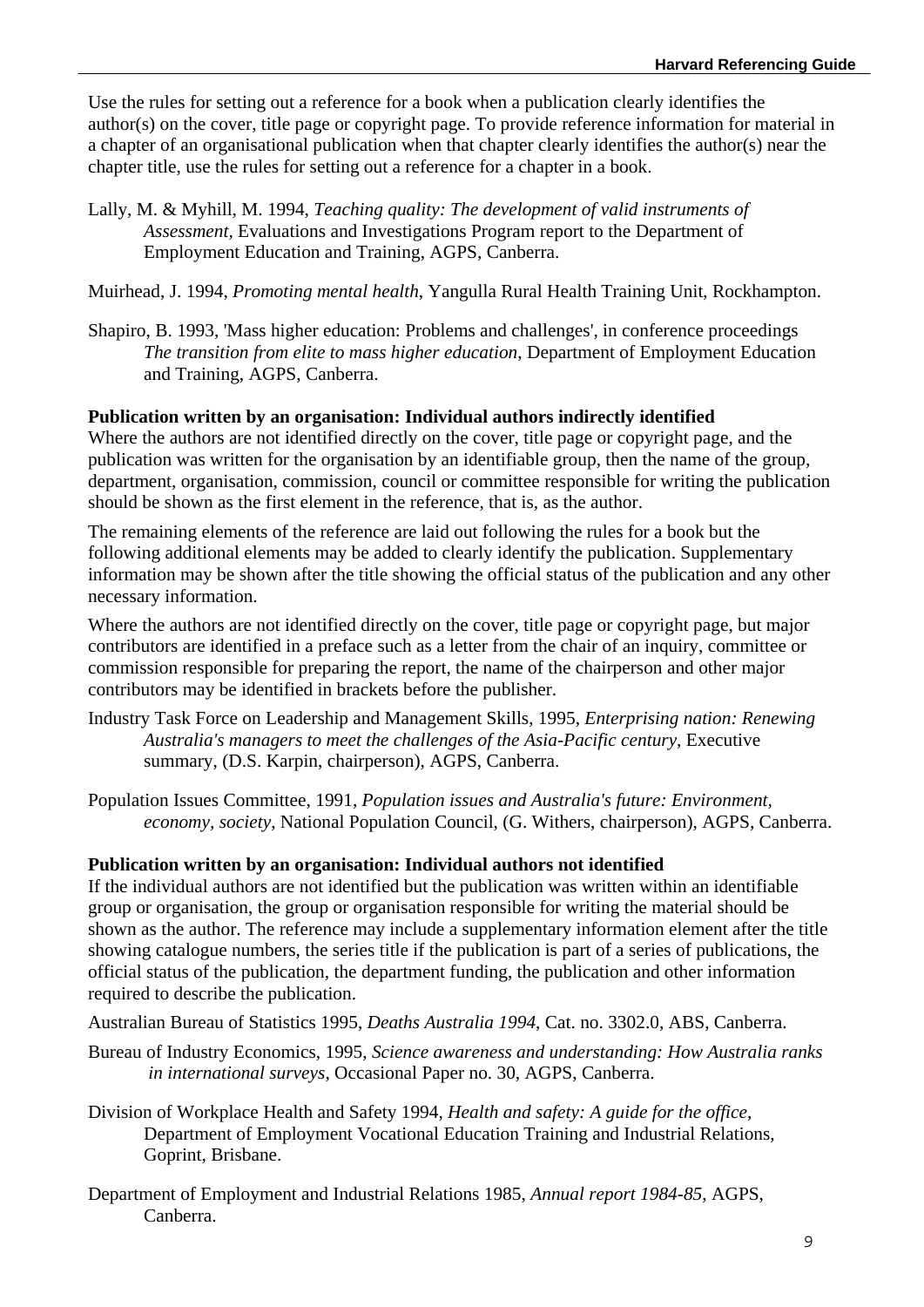State of the Environment Advisory Council 1996, *Australia: State of the environment*, Executive Summary for the Commonwealth Minister for the Environment, CSIRO Publishing, Melbourne.

Xerox Corporation 1988, *Xerox publishing standards*, Watson-Guptill Publications, New York.

### **Publication written by an organisation: The organisation is the publisher.**

If the author is both an organisation and the publisher, the reference begins with the author/publisher's name. It then follows the normal pattern for a book, but the word 'Author' is placed before the place of publication instead of the publisher's name.

Macquarie Library 1987, *The Macquarie dictionary* , revised edn, Author, Sydney.

University of Chicago Press 1982, *The Chicago manual of style*, 13th edn revised, Author, Chicago.

### **Publication written by an organisation: Brochures and pamphlets**

Many organisations and government departments distribute information to the public. This material is 'published' if members of the public can request and obtain the material from the organisation that produces it. Such publications rarely show the names of authors or date of publication. In such cases, show the organisation as the author, the approximate date if the actual date is not shown, the title, the organisation as the publisher and the location of the publisher.

Capricornia Electricity 1995a, *Water heating*, Author, Rockhampton.

Capricornia Electricity 1995b, *Heating and saving*, Author, Rockhampton.

### **Publication in which authors cannot be identified**

It is not possible to acknowledge authors of publications compiled from the work of many people over many years or identify authors of publications produced from contributions by many authors from a number of organisations. In such circumstances, an organisation (or publisher) cannot claim to be the author though it may be responsible for and own the publication. Note that this situation does not apply where many authors work on one publication for one organisation. This organisation is the author. Such publications are shown with no author. The title is shown first in the reference.

*Lithographer's manual* 1983, 7th edn, The Graphic Arts Technical Foundation, Pittsburgh.

*The Times atlas of the world* 1986, 7th edn, Times Books, London.

*Webster's new collegiate dictionary* 1981, 8th edn, Merriam-Webster, Springfield Ma.

### **Encyclopaedia article**

In an encyclopaedia where the authors' names are given for major articles, the reference may be set out like a reference for an article in a periodical. Authors of major articles are often identified in the encyclopaedia by initials or a shortened form of their name at the end of their article. For example in the article 'Metabolism' in the following examples, the authors were identified by the short forms Ha.Ko.and S.Ge. The encyclopaedia has an index, 'Initials of Contributors' that gives details of each author. The names of authors of minor articles are not usually given. The reference is set out much like a newspaper article where the author is not identified.

#### **Encyclopaedia article: Author identified**

Korn, H. & Genuth, S. 1991, 'Metabolism'*, Encyclopaedia Britannica*, 15th edn, vol. 23, pp. 975-7.

#### **Encyclopaedia article: Author not identified**

'Linoleum' 1991, *Encyclopaedia Britannica*, 15th edn, vol.7, p. 381.

## **Government and Parliamentary Publications**

**Act of Parliament** 

Copyright Act 1968 (Cwth), ss.1-3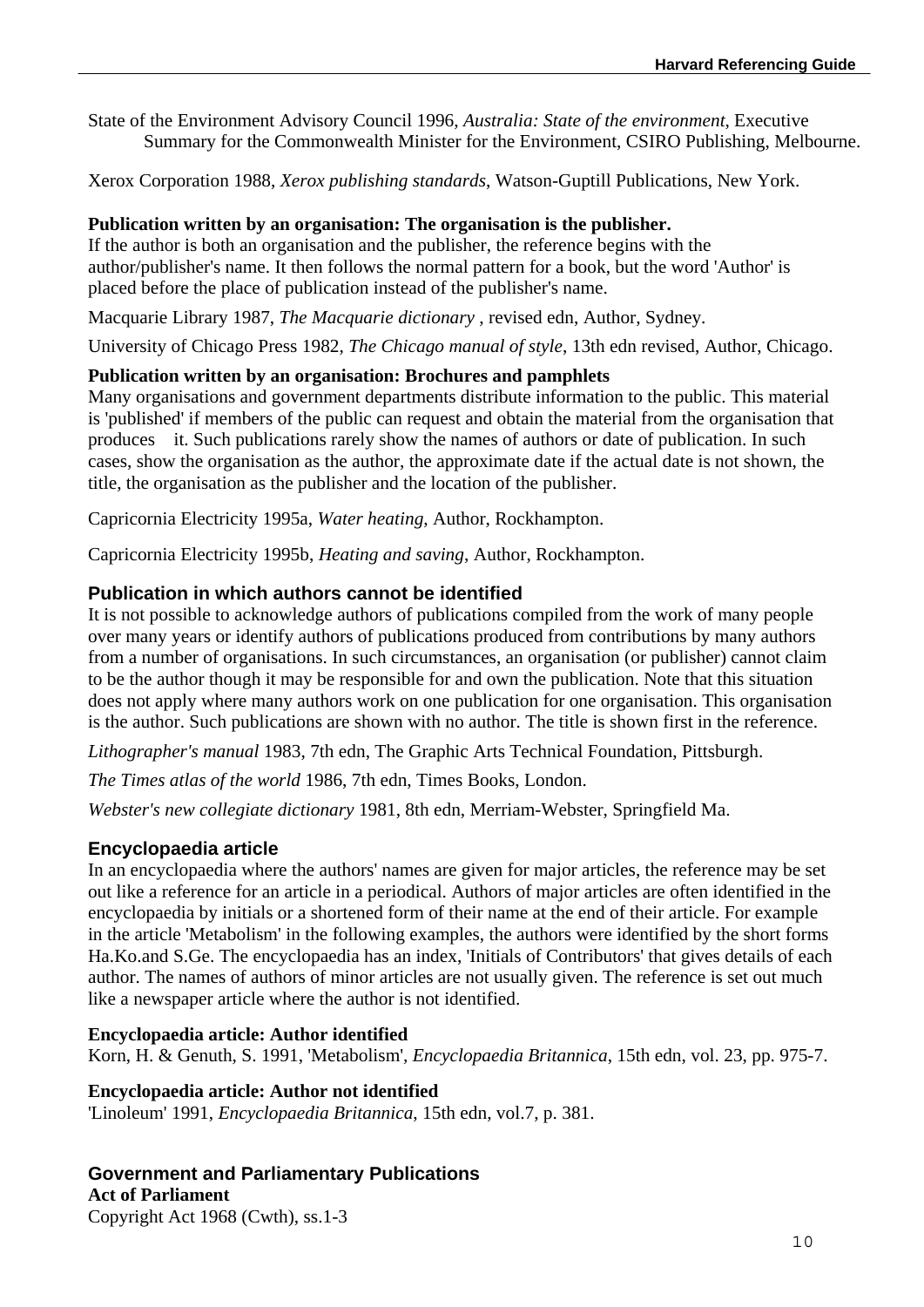## **Australian Bureau of Statistics Bulletin**

Australian Bureau of Statistics, 1985, *Domestic travel and tourism survey, Australia, 1983*, Cat. no. 9216.0, ABS, Canberra.

#### **Government Report**

Office of the Status of Women 1981, *Fair Exposure*, AGPS, Canberra.

# **Audio/Visual examples**

The following details should be provided in a reference list - *title*, date of recording, format, publisher, place of recording. Any special credits and other information that might be useful can be noted after the citation.

| <b>Type</b>           | <b>Examples</b>                                                                                                                                                                               |
|-----------------------|-----------------------------------------------------------------------------------------------------------------------------------------------------------------------------------------------|
| <b>DVD</b>            | Fahrenheit 9/11 2004, DVD, Columbia TriStar Home Entertainment, Culver<br>City, Calif. Written, produced and directed by Michael Moore.                                                       |
| Video                 | Grumpy meets the orchestra 1992, video recording, Australian Broadcasting<br>Corporation, Sydney. Featuring the Sydney Symphony Orchestra.                                                    |
| Motion picture        | Sunday too far away 1975, motion picture, South Australian Film<br>Corporation, Adelaide. Distributed by Rainbow Products Ltd, Sydney, and<br>starring Jack Thompson, Reg Lye and Max Cullen. |
| Television<br>program | What are we going to do with the money? 1997, television program, ABC<br>Television, Sydney, 8 August.                                                                                        |
| Radio program         | The search for meaning 1998, radio program, ABC Radio, Sydney, 24 March.                                                                                                                      |
| <b>CD-ROM</b>         | Australia through time 1994, CD-ROM, Random ROM in assoc. with the<br>ABC, Sydney.                                                                                                            |

# **Web documents and sites**

As provided above for electronic sources, the bibliographic details for web documents are:

- Author (person or organization), editor or compiler.
- Year of the most recent version. If date of origin is not given, write 'n.d' (no date).
- *Title* (should be on the first page of the document)
- Version number (if applicable)
- Description of document (if applicable)
- Name and place of the sponsor of the source
- Viewed Day Month Year
- <URL either full location details or just the main site details>.

#### Examples

Anderson, J (Minister for Transport and Regional Services) 2000, *CASA approves avgas contamination test*, media release, 23 January, Department of Transport and Regional Services, Canberra, viewed 7 February 2000,

<http://www.dotrs.gov.au/media/anders/archive/2000/jan\_00/al6\_2000.htm>.

AWB Limited 2006a, *AWB and the single desk*, AWB Limited, Melbourne, Victoria, viewed 1 June 2006, <http://www.awb.com.au/aboutawb/factsandindustryinformation/ singledeskbenefits/AWBandTheSingleDesk.htm>.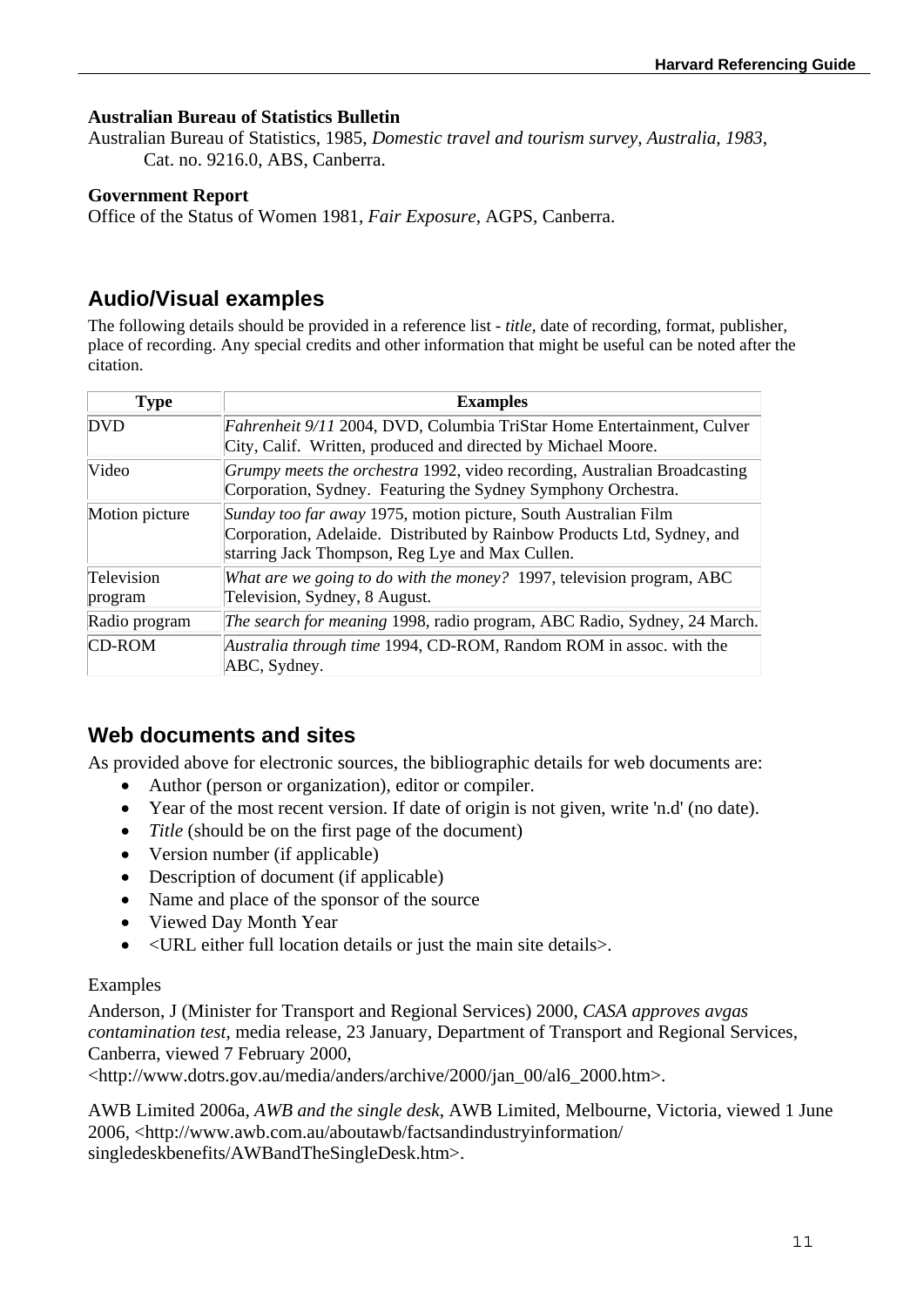------- 2006b, *Inquiry into the United Nations Oil-for-Food Program - statement from the Board of AWB Limited*, AWB Limited, Melbourne, Victoria, viewed 1 June 2006,

<http://www.awb.com.au/aboutawb/media/InquiryIntoTheUnitedNationsOilforFoodProgram.htm>. Florek, S 2003, *Megafauna extinction: patterns of extinction*, fact sheet, Australian Museum, Sydney, viewed 14 June 2008, <http://www.austmus.gov.au/factsheets/megafauna.htm>.

Wright, S n.d., *Open area test site (OATS) development*, undergraduate project, University of Southern Queeensland, Toowoomba, viewed 27 March 2007, <http://eprints.usq.edu.au/archive/00000047>.

## **Web document (no author)**

*Title* Year, version number (if applicable), description of document (if applicable), name and place of the sponsor of the source, viewed Day Month Year, <URL either full location details or just the main site details>.

Example:

*Educating America for the 21st century: developing a strategic plan for educational leadership by Columbia University 1993-2000(initial workshop draft)* 1994, draft workshop report, Institute for Learning technologies,Columbia University, viewed 16 May 1995, <http://ariel.adgrp.com/~ghb/trips/940717\_ICT/policy/ILT/EdPlan.html>.

# **Website**

Author (the person or organisation responsible for the site) Year (that the site was created or last revised), name and place of the sponsor of the source, viewed Day Month Year,<URL>. for example:

American Psychological Association 2004, *American Psychological Association,* USA, viewed 12 November 2004, <http://www.apa.org/>.

To cite a Website within the text of an assignment name the Website, for example: the American Psychological Association's website (2004).

# **On-line journal or periodicals**

- author of journal article
- year of publication
- article title
- *title of journal*
- volume of journal
- issue number of journal
- page numbers (for pdf articles) or indication of length
- viewed date
- supplier/database name/identifier or number if available/item or accession number

von Urff, C.A. 1996, 'Information systems: Agents for change'*, Journal of Excellence in Higher Education*, vol. 1, no. 1, pp37-55, viewed 3 July 1996, <http://204.17.16.101/Journal/Summer96/paper1.htm>.

### **Newspaper article on the WWW**

Author Year, 'Article title', *Newspaper Title*, Day Month, page number (if given), viewed Day Month Year, <URL>.

## Example:

Cleary, P & Lewis, S 2001, 'It's the end of a long boom', *The Australian Financial Review*, 8 March, viewed 8 March 2001, <http://afr.com/australia/2001/03/08/FFXIM9PU0KC.html>.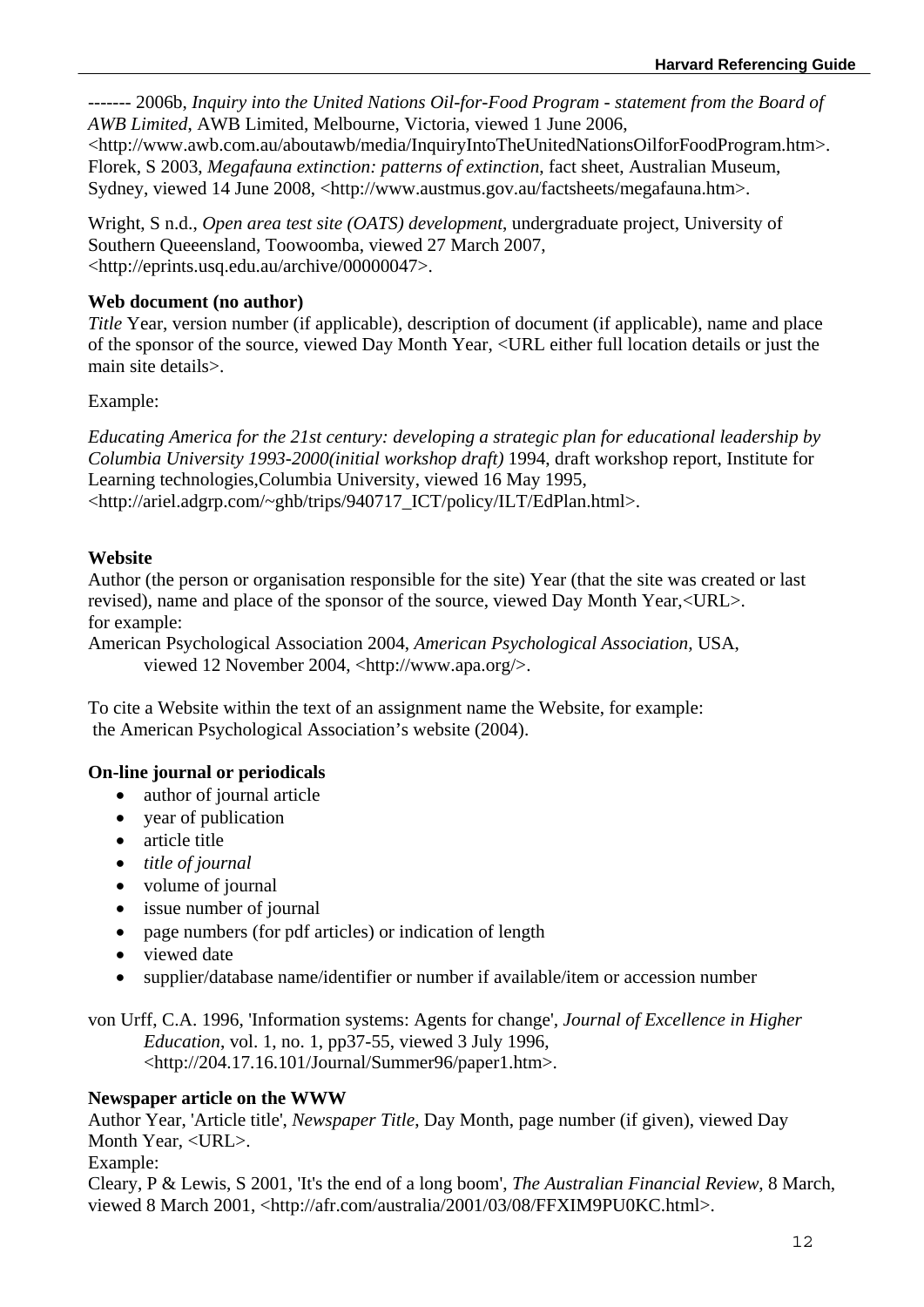## **Online images**

Author (the person or organisation responsible, if available) Year, *Title of image (or a description*), description of document (if applicable), name and place of the sponsor of the source, viewed Day Month Year, <URL either full location details or just the main site details>.

If there is no named author, put the image title first followed by the date.

*Title of image (or a description)* Year, description of document (if applicable), name and place of the sponsor of the source, viewed Day Month Year, <URL either full location details or just the main site details>.

Examples:

*The lunar interior* 1999, PlanetScapes, US, viewed 31 January 2003, <http://www.planetscapes.com/solar/browse/moon/moonint.jpg>.

*Australia* 2007, Country map, MapQuest, United Kingdom, viewed 11 March 2008, <http://www.mapquest.co.uk/mq/maps/mapAddress.do>.

Lane, M & Cook, J 1775, *A general chart of the island of Newfoundland,* digital image of cartographic material, Wikimedia Commons, viewed 11 March 2008, <http://en.wikipedia.org/wiki/Image:Cooks\_Karte\_von\_Neufundland.jpg>.

AC Nielsen 2008, *Consumer confidence, concerns, spending and attitudes to recession: a global Nielsen consumer report*, digital image, AC Nielsen, viewed 21 August 2008, <http://au.acnielsen.com/site/documents/GlobalNielsenConsConfConcReportJune08b.pdf>.

#### **Conference proceedings**

Willis, S. 1996, 'Interface to interactivity: Technologies and techniques', paper presented at the Australian Computers in Education Conference 1996, viewed 28 August 2000, <http://www.spirit.com.au/ACEC96/papers/canberra.htm>.

### **Email**

An email may be treated like an unpublished personal communication. Note: it is very important to get the permission of the person being referred to before using any of the information in a document. Such material is not shown in a reference list or bibliography. The full details are shown in the text itself. For example: In an email message on 13 December 1999, Dr Corliss suggested...

**OR** an email may be listed in the reference list as a source for example**:** 

Corliss, B. 1999, *Seattle News*, email to X.Li 13 Dec., viewed 15 January 2000, <Xli@uvmvm.uvm.edu>.

#### **Discussion List**

Berkowitz, P. 2001, April 3, 'Sussy's gravestone', *Mark Twain Forum,* viewed 3 April 2001*,*  Email: TWAIN-L@yorkvm1.bitnet.

### **Email list server**

Murphy, L <murphy@rockets.com.au> 2000,'News for old hacks', list server, 20 January, National Journalists Association, viewed 7 February, <http://www.nja.net.au/listserv/>.

### **ERIC Document (microfiche)**

Davis, R.K., & Lombardi, T.P. 1996, 'The quality of life of rural high school special Education graduates': A follow-up study in *Rural goals 2000: Building programs that work,* [Microfiche]. ERIC Document: ED394765

## **Journal Article from Electronic Database**

Author Year, 'Article title', *Journal Title*, volume, issue, paging (if given), viewed Day Month